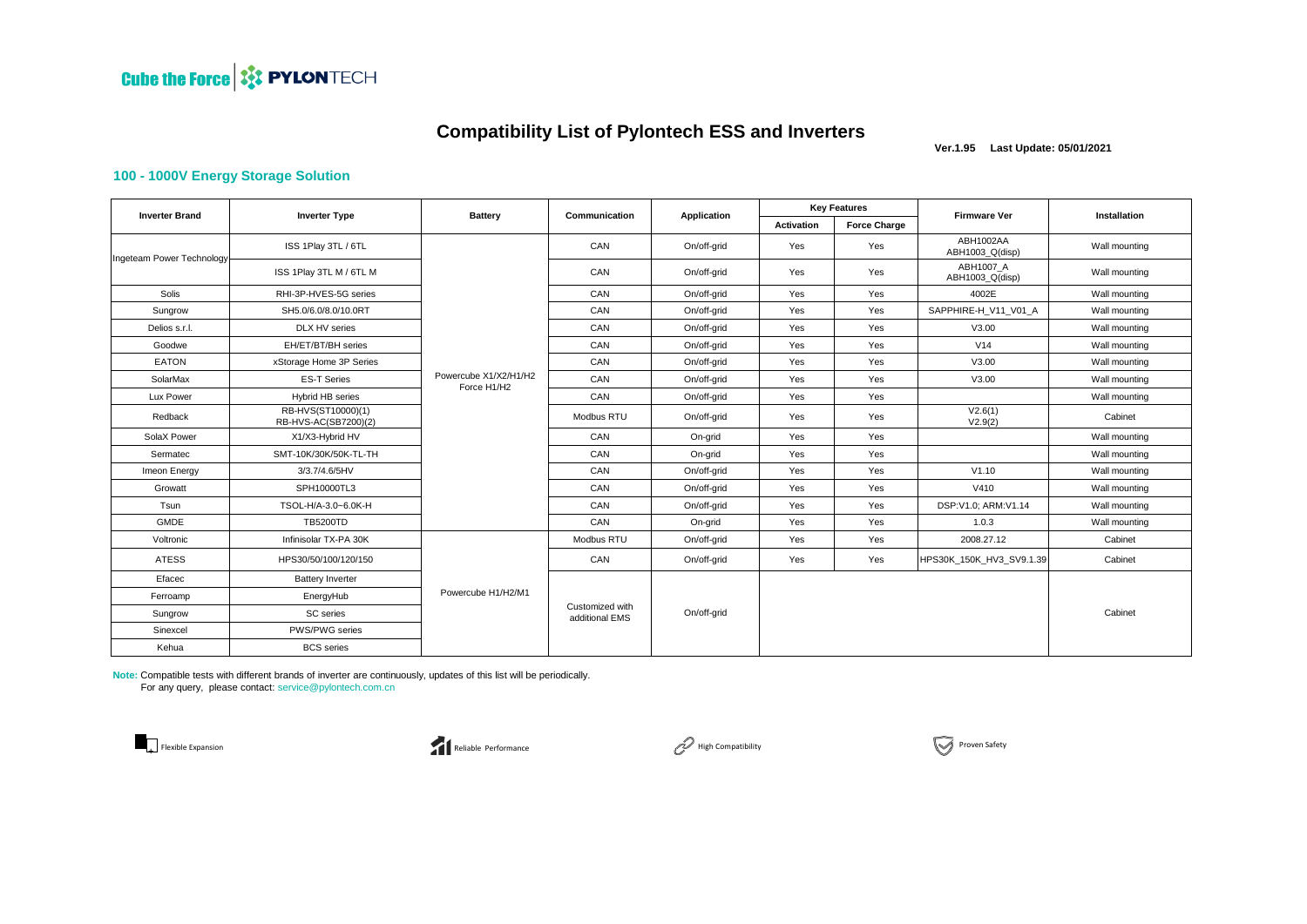

**Ver.1.95 Last Update: 05/01/2021**

#### **48V Energy Storage Solution (US2000 / US3000 / US2000C / US3000C / UP5000 / Phantom-S / Force-L1/L2)**

| <b>Inverter Brand</b> | <b>Inverter Type</b>         | Communication     | Application  | <b>Key Features</b> |                     |                                                     |                     |
|-----------------------|------------------------------|-------------------|--------------|---------------------|---------------------|-----------------------------------------------------|---------------------|
|                       |                              |                   |              | <b>Activation</b>   | <b>Force Charge</b> | <b>Firmware Ver</b>                                 | <b>Installation</b> |
| <b>Victron Energy</b> | Multiplus 48V (via Venus OS) | CAN               | On/off-grid* | Yes                 | Yes                 | 422/V2.15                                           | Wall mounting       |
|                       | Quattro 48V (via Venus OS)   | CAN               | On/off-grid* | Yes                 | Yes                 | 422/V2.15                                           | Wall mounting       |
| Schneider-Electric    | Conext XW Pro series         | CAN               | On/off-grid  | Yes                 | Yes                 | Gateway: V1.06<br>XW+ Pro: V1.04 (UL) / V1.05 (IEC) | Wall mounting       |
|                       | SK-SU                        | CAN/RS232         | On-grid      | PV only             | Yes                 |                                                     | Wall mounting       |
| SolaX Power           | SK-TL                        | CAN/RS232         | On-grid      | PV only             | Yes                 |                                                     | Wall mounting       |
|                       | SK-BMU                       | CAN/RS232         | On-grid      | PV only             | Yes                 |                                                     | Wall mounting       |
|                       | GW-BP                        | CAN               | On-grid      | Yes                 | Yes                 |                                                     | Wall mounting       |
| Goodwe                | SBP GW-ES                    | CAN               | On-grid      | Yes                 | Yes                 |                                                     | Wall mounting       |
|                       | EM                           | CAN               | On-grid      | Yes                 | Yes                 |                                                     | Wall mounting       |
| Imeon Energy          | IMEON 3.6                    | CAN               | On/off-grid  | Yes                 | Yes                 | V1.7.6.5                                            | Wall mounting       |
|                       | <b>IMEON 9.12</b>            | CAN               | On/off-grid  | Yes                 | Yes                 | V1.7.6.5                                            | Wall mounting       |
|                       | Xtender 48V serie            | CAN               | On/off-grid  | Yes                 | Yes                 | R652                                                | Wall mounting       |
| Studer Innotec        | VarioString serie            | CAN               | On/off-grid  | Yes                 | Yes                 | R652                                                | Wall mounting       |
|                       | VarioTrack 48V serie         | CAN               | On/off-grid  | Yes                 | Yes                 | R652                                                | Wall mounting       |
|                       | <b>SPMC 480</b>              | CAN               | On/off-grid  | No                  | Yes                 |                                                     | Wall mounting       |
| Selectronic           | <b>SPMC 481</b>              | CAN               | On/off-grid  | <b>No</b>           | Yes                 |                                                     | Wall mounting       |
|                       | <b>SPMC 482</b>              | CAN               | On/off-grid  | <b>No</b>           | Yes                 |                                                     | Wall mounting       |
| Voltronic             | Infinisolar series 48V       | RS485(9600)       | On/off-grid  | Yes                 | Yes                 | V1.00                                               | Wall mounting       |
|                       | Axpert series 48V**          | RS485(9600)       | On/off-grid  | Yes                 | Yes                 | 02.61                                               | Wall mounting       |
| Sofar                 | <b>ME3000SP</b>              | RS485(115200)/CAN | On-grid      | Yes                 | Yes                 | V1.2                                                | Wall mounting       |
|                       | <b>HYD</b> series            | RS485(115200)/CAN | On-grid      | Yes                 | Yes                 | V1.2                                                | Wall mounting       |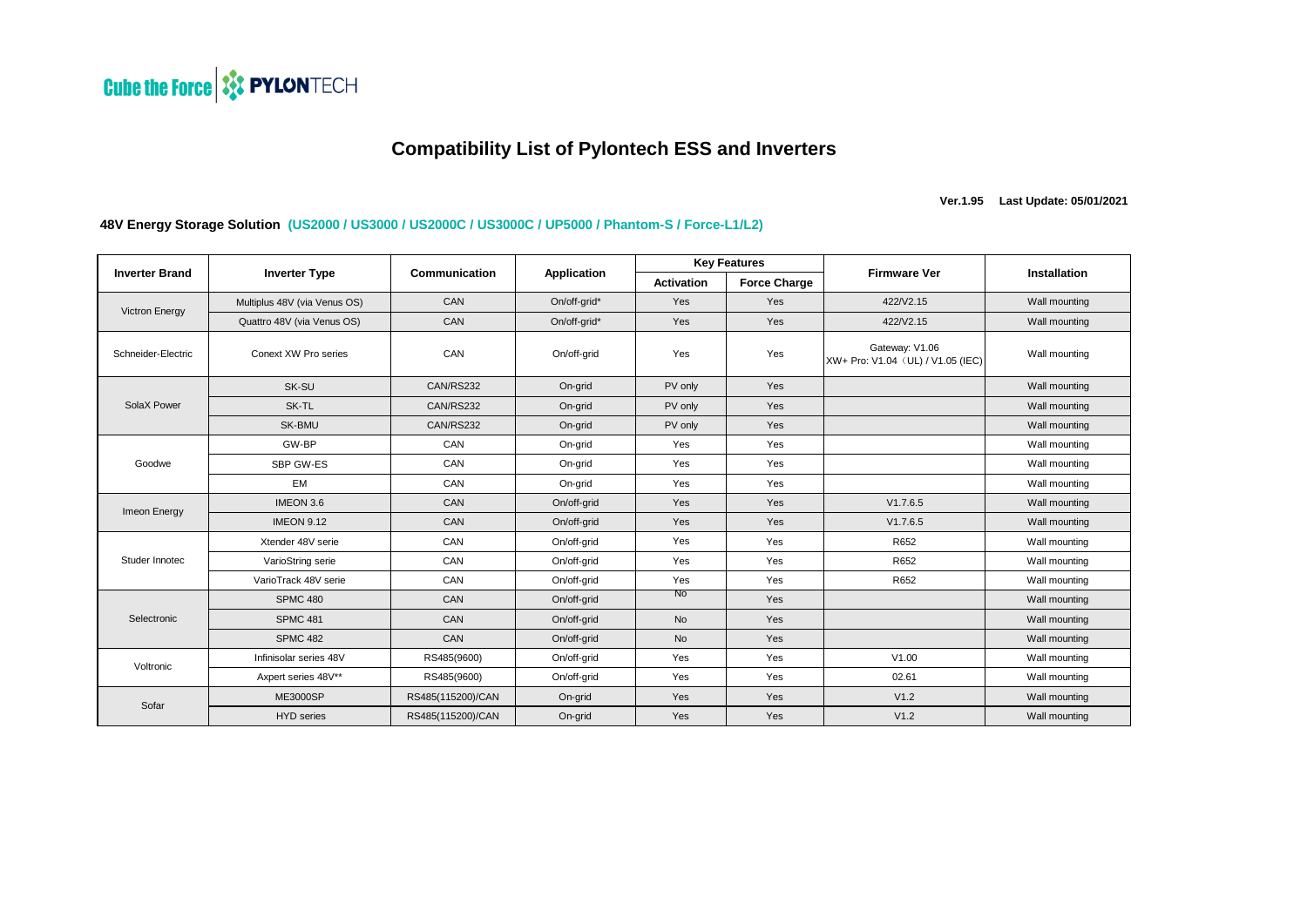

**Ver.1.95 Last Update: 05/01/2021**

## **48V Energy Storage Solution (US2000 / US3000 / US2000C / US3000C / UP5000 / Phantom-S / Force-L1/L2)**

| <b>Inverter Brand</b>    | <b>Inverter Type</b>     | Communication     | Application | <b>Key Features</b> |                     |                       |                     |
|--------------------------|--------------------------|-------------------|-------------|---------------------|---------------------|-----------------------|---------------------|
|                          |                          |                   |             | <b>Activation</b>   | <b>Force Charge</b> | <b>Firmware Ver</b>   | <b>Installation</b> |
| Sermatec                 | SMT-5K-TL-LV             | CAN               | On/off-grid | Yes                 | Yes                 |                       | Wall mounting       |
| Zucchetti Centro Sistemi | Azzurro 3000SP           | RS485(115200)/CAN | On-grid     | Yes                 | Yes                 | V1.2                  | Wall mounting       |
|                          | Azzurro HYD3000/6000-ES  | RS485(115200)/CAN | On-grid     | Yes                 | Yes                 | V1.2                  | Wall mounting       |
| Solis                    | <b>RHI</b> series        | CAN               | On/off-grid | PV only             | Yes                 | 90009                 | Wall mounting       |
|                          | RAI series               | CAN               | On/off-grid | PV only             | Yes                 | 90009                 | Wall mounting       |
| Redback                  | SH5000                   | RS485(115200)     | On-grid     | PV only             | No                  |                       | Cabinet             |
| Deye(Sunsynk)            | SUN-SG01LP1 series       | CAN               | On/off-grid | Yes                 | Yes                 | V1586                 | Wall mounting       |
|                          | SUN-SG03LP1 series       | CAN               | On/off-grid | Yes                 | Yes                 | V1586                 | Wall mounting       |
| Alpha & Outback Energy   | SPC III 5000-48          | N/A               | Off-grid    | Manual              | No                  |                       | Wall mounting       |
| Lux Power                | LXP Hybrid               | CAN               | On-grid     | Yes                 | Yes                 | AA1.0                 | Wall mounting       |
|                          | <b>ACS</b> series        | CAN               | On-grid     | Yes                 | Yes                 | AA1.0                 | Wall mounting       |
| Sungrow                  | SH <sub>5</sub> K        | CAN               | On-grid     | Yes                 | Yes                 | V13                   | Wall mounting       |
|                          | TriStar MPPT in 48V      | N/A               | On/off-grid | PV only             | <b>No</b>           | v32b                  | Wall mounting       |
| Morningstar              | TriStar MPPT 600V in 48V | N/A               | On/off-grid | PV only             | <b>No</b>           | v32b                  | Wall mounting       |
|                          | TriStar PWM TS-45 in 48V | N/A               | On/off-grid | PV only             | <b>No</b>           | v32b                  | Wall mounting       |
| Delios s.r.l.            | DLS/C series             | CAN               | On/off-grid | <b>No</b>           | Yes                 | A 1.30; B 1.18; C1.27 | Wall mounting       |
|                          | <b>DLS AC series</b>     | CAN               | On/off-grid | <b>No</b>           | Yes                 | A 1.30; B 1.18; C1.27 | Wall mounting       |
| <b>MLT</b>               | Oasis 448                | N/A               | Off-grid    | <b>No</b>           | Yes                 | V2.19                 | Wall mounting       |
|                          | Oasis 648                | N/A               | Off-grid    | <b>No</b>           | Yes                 | V2.19                 | Wall mounting       |
| Steca                    | Solarix PLI 5000-48      | N/A               | Off-grid    | Manual              | No                  |                       | Wall mounting       |
| SAJ                      | Sunfree series           | RS485(9600)       | On/off-grid | Yes                 | Yes                 | V2.031/V1.037/V1.037  | Wall mounting       |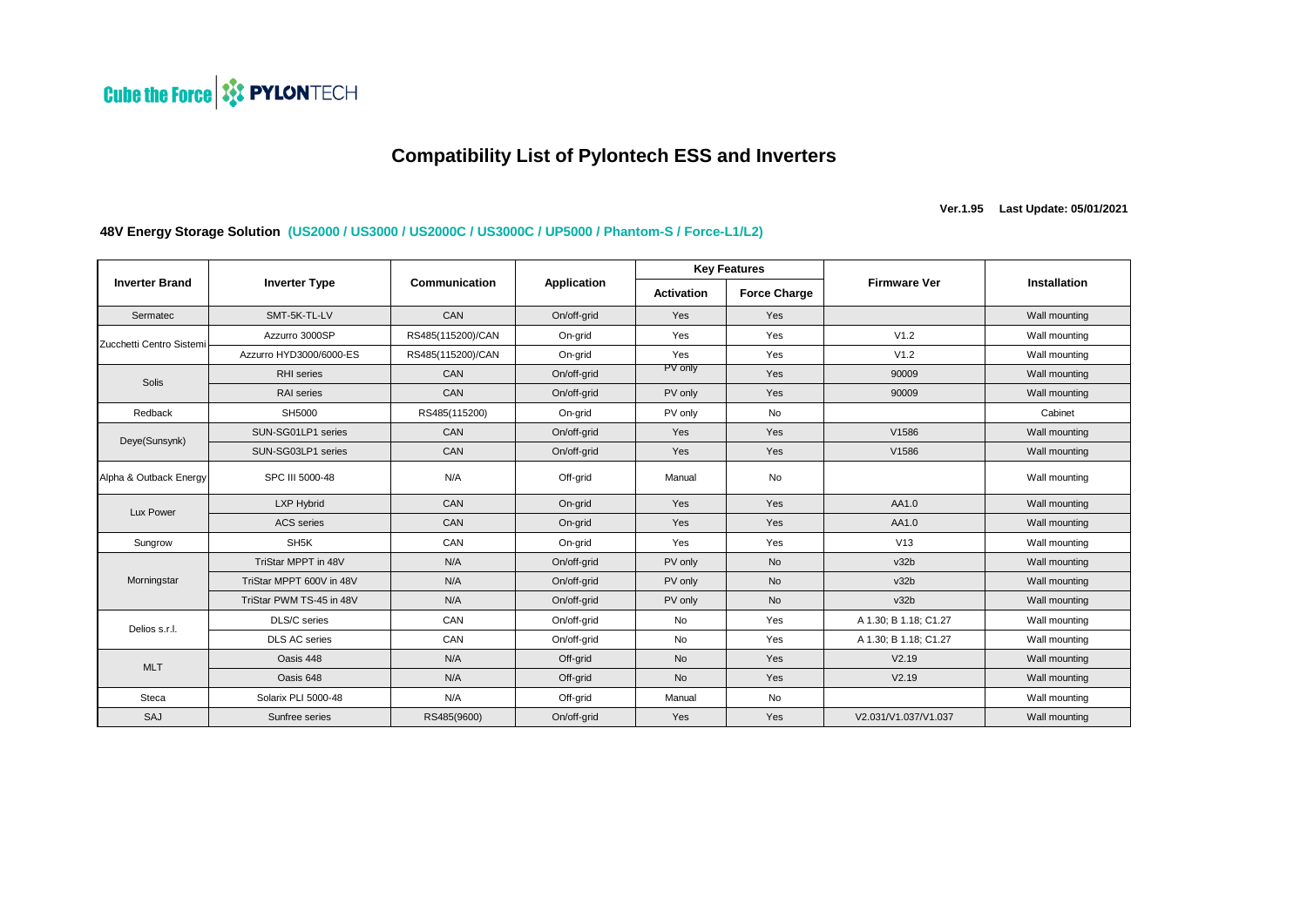

**Ver.1.95 Last Update: 05/01/2021**

## **48V Energy Storage Solution (US2000 / US3000 / US2000C / US3000C / UP5000 / Phantom-S / Force-L1/L2)**

|                       | <b>Inverter Type</b>                         | Communication | <b>Application</b> | <b>Key Features</b> |                     |                                   |               |
|-----------------------|----------------------------------------------|---------------|--------------------|---------------------|---------------------|-----------------------------------|---------------|
| <b>Inverter Brand</b> |                                              |               |                    | Activation          | <b>Force Charge</b> | <b>Firmware Ver</b>               | Installation  |
| SolarMax              | <b>ES</b> series                             | CAN           | On/off-grid        | <b>No</b>           | Yes                 | A 1.30; B 1.18; C1.27             | Wall mounting |
|                       | AC series                                    | CAN           | On/off-grid        | <b>No</b>           | Yes                 | A 1.30; B 1.18; C1.27             | Wall mounting |
|                       | SPH3000 - 6000                               | CAN           | On/off-grid        | <b>No</b>           | Yes                 | RA1.0                             | Wall mounting |
| Growatt               | SPF2000 - 5000 HVM-48/LVM-48P***             | RS485(9600)   | On/off-grid        | <b>No</b>           | Yes                 | GW500.08/502.05/503.03/507.03     | Wall mounting |
|                       | M2000H/3000H/5000H - 48***                   | RS485(9600)   | On/off-grid        | <b>No</b>           | Yes                 | SK001.11/012.06/013.03/035.00     | Wall mounting |
|                       | <b>ISPWM 5000</b>                            | N/A           | On/off-grid        | No                  | <b>No</b>           |                                   | Wall mounting |
| AXIOMA energy         | ISMPPT BF 3000 - 5000                        | N/A           | On/off-grid        | <b>No</b>           | <b>No</b>           |                                   | Wall mounting |
|                       | ISGRID (BF) 3000 - 5000                      | N/A           | On/off-grid        | <b>No</b>           | <b>No</b>           |                                   | Wall mounting |
| Phocos                | Any-grid PSW-H-5kW-230/48V                   | RS485(9600)   | On/off-grid        | Yes                 | Yes                 | V1.00                             | Wall mounting |
| Western CO.           | LEONARDO PRO 3000/48 Li<br>(via Western LK3) | CAN           | On/off-grid        | Yes                 | Yes                 | V1.1                              | Wall mounting |
| <b>EFFEKTA</b>        | AX-M1 4000/5000-48(1)                        | RS485(9600)   | On/off-grid        | Yes                 | Yes                 | 54.40/74.40(1) 14.40/34.40(2)     | Wall mounting |
|                       | AX-K1 4000/5000-48(2)                        | RS485(9600)   | On/off-grid        | Yes                 | Yes                 | 54.40/74.40(1) 14.40/34.40(2)     | Wall mounting |
| Kehua                 | SPH5000-BL                                   | CAN           | On-grid            | Yes                 | Yes                 | V1.00.013                         | Wall mounting |
| <b>INVT</b>           | <b>BD</b> series                             | CAN           | On/off-grid        | Yes                 | Yes                 | V1.06                             | Wall mounting |
| <b>TBB</b>            | CK-II 2.0S-3.0S                              | CAN           | On/off-grid        | <b>No</b>           | Yes                 | <b>DSP: V1.03C</b><br>LCD: V1.01B | Wall mounting |
|                       | CK4.0S-8.0S                                  | CAN           | On/off-grid        | <b>No</b>           | Yes                 | <b>DSP: V1.23A</b><br>LCD: V1.21A | Wall mounting |
| Moixa                 | Smart Battery V4 3000                        | CAN           | On-grid            | Yes                 | Yes                 | V2.2.1                            | Wall mounting |
|                       | <b>GridShare Hub</b>                         | CAN           | On-grid            | Yes                 | Yes                 | V2.2.1                            | Wall mounting |